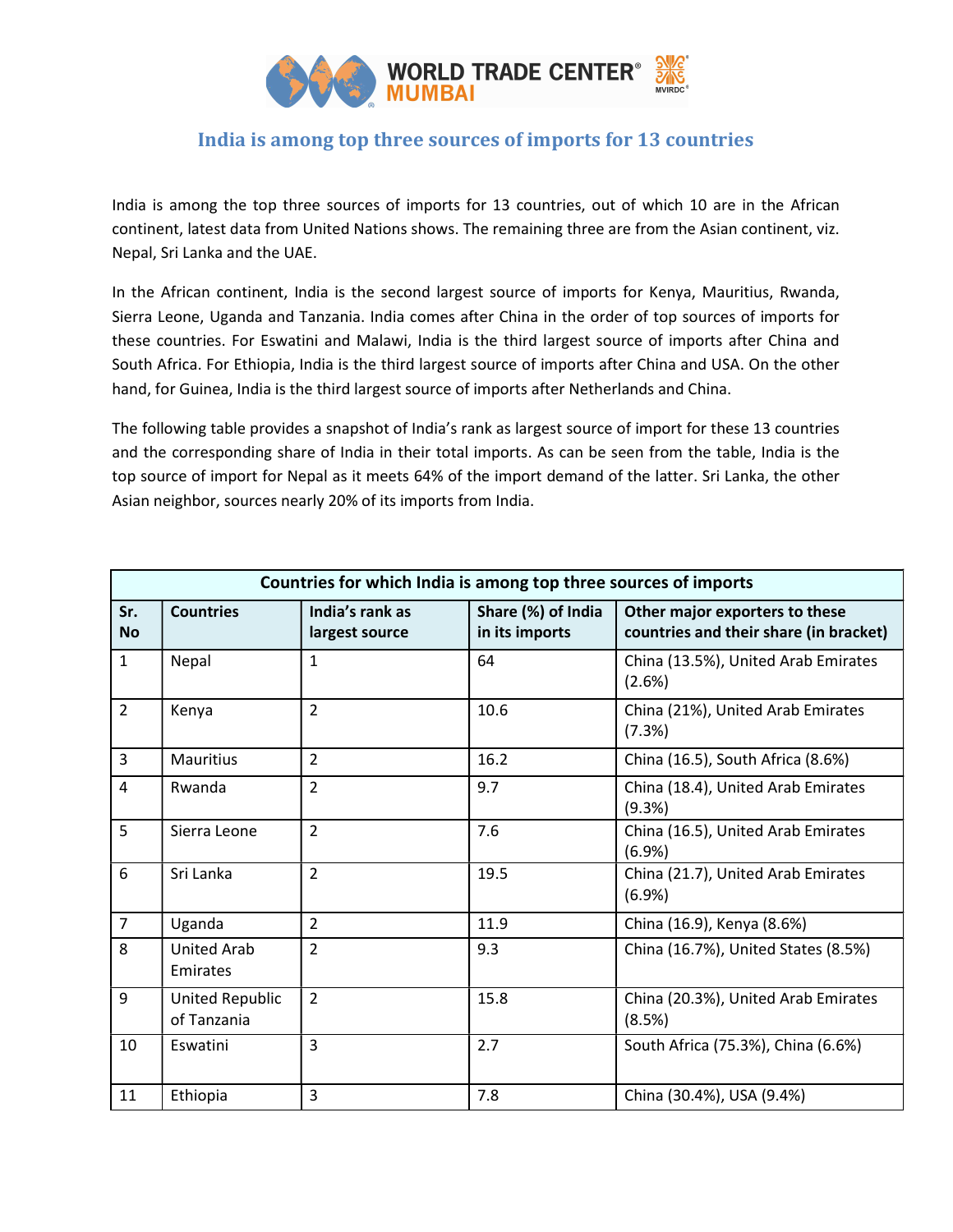

| $\sqrt{12}$                                                                                   | Guinea |  | 9.5 | Netherlands (18.5%), China (15.4%)  |  |  |  |
|-----------------------------------------------------------------------------------------------|--------|--|-----|-------------------------------------|--|--|--|
| 13                                                                                            | Malawi |  | 9.6 | South Africa (17.6%), China (15.9%) |  |  |  |
| International Trade Statistics Yearbook, 2020, United Nations (Compiled by MVIRDC WTC Mumbai) |        |  |     |                                     |  |  |  |

## **Destination**

India is among the top three destination of exports for 19 countries in the world, of which 17 are African countries. Except Nepal, UAE, Hong Kong and Bolivia, all the 19 countries are from African continent. For five African countries (viz. Botswana, Ghana, Mozambique, Nigeria and Tanzania), India is the top destination of exports. Specifically, Mozambique sends 28% of its outward shipments to India, while the corresponding figure for Botswana and Ghana are 20.6% and 18.1% respectively. The following table provides the list of 19 countries for which India is among the top three destinations of their exports.

| Countries for which India is among top three destinations for their exports |                                |                                        |                                   |  |  |  |
|-----------------------------------------------------------------------------|--------------------------------|----------------------------------------|-----------------------------------|--|--|--|
| Sr.<br><b>No</b>                                                            | <b>Countries</b>               | India's rank as largest<br>destination | Share (%) of India in its exports |  |  |  |
| $\mathbf{1}$                                                                | <b>Botswana</b>                | $\mathbf{1}$                           | 20.6                              |  |  |  |
| $\overline{2}$                                                              | Ghana                          | $\mathbf{1}$                           | 18.1                              |  |  |  |
| $\overline{3}$                                                              | Mozambique                     | $\mathbf{1}$                           | 28.1                              |  |  |  |
| $\overline{4}$                                                              | Nepal                          | $\mathbf{1}$                           | 57.9                              |  |  |  |
| 5                                                                           | Nigeria                        | $\mathbf{1}$                           | 16.3                              |  |  |  |
| 6                                                                           | United Republic of<br>Tanzania | $\mathbf{1}$                           | 13.8                              |  |  |  |
| $\overline{7}$                                                              | Angola                         | $\overline{2}$                         | 8.2                               |  |  |  |
| 8                                                                           | Benin                          | $\overline{2}$                         | 14.7                              |  |  |  |
| 9                                                                           | <b>Burkina Faso</b>            | $\overline{2}$                         | 14.5                              |  |  |  |
| 10                                                                          | Hong Kong                      | $\overline{2}$                         | 2.8                               |  |  |  |
| 11                                                                          | Comoros                        | $\overline{2}$                         | 27.6                              |  |  |  |
| 12                                                                          | Kuwait                         | $\overline{2}$                         | 1.4                               |  |  |  |
| 13                                                                          | <b>Bolivia</b>                 | 3                                      | 8.8                               |  |  |  |
| 14                                                                          | Cameroon                       | 3                                      | 9.3                               |  |  |  |
| 15                                                                          | Guinea                         | 3                                      | 12.3                              |  |  |  |
| 16                                                                          | Senegal                        | 3                                      | 8.2                               |  |  |  |
| 17                                                                          | Solomon Islands                | 3                                      | 4.3                               |  |  |  |
| 18                                                                          | Sri Lanka                      | 3                                      | 6.3                               |  |  |  |
| 19                                                                          | <b>UAE</b>                     | 3                                      | 3.8                               |  |  |  |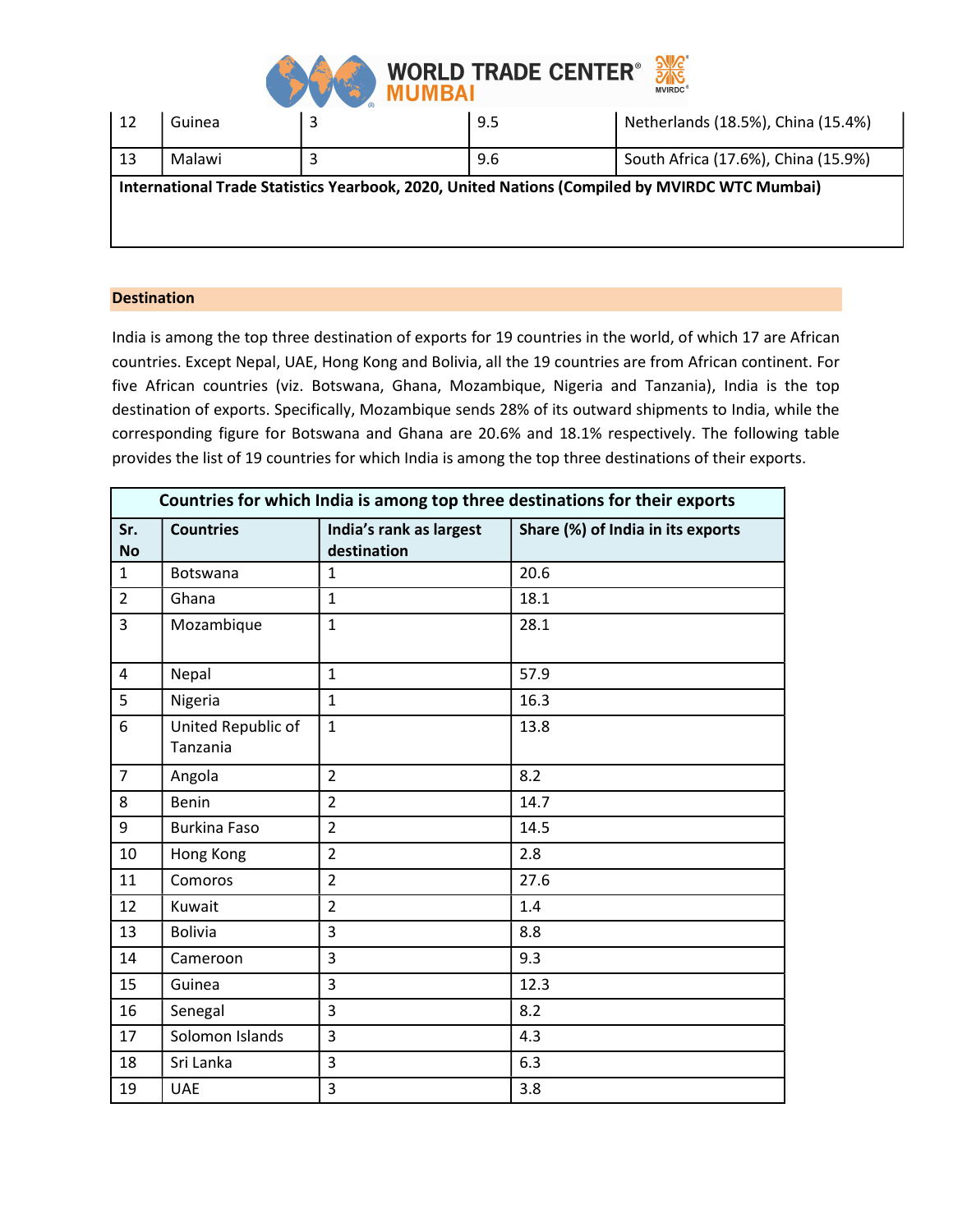

International Trade Statistics Yearbook, 2020, United Nations (Compiled by MVIRDC WTC Mumbai)

## Notifications

### Press Information Bureau

NITI Aayog invites applications for awards from Women Entrepreneurs

https://pib.gov.in/PressReleseDetail.aspx?PRID=1760280

India participates in EXPO 2020 Dubai

https://pib.gov.in/PressReleseDetail.aspx?PRID=1760168

India's merchandise exports grow 49% in September 2021 over September 2019

https://pib.gov.in/PressReleseDetail.aspx?PRID=1760091

ECGC assures cost effective insurance to exporters

https://pib.gov.in/PressReleseDetail.aspx?PRID=1759927

Government to shift public transport and logistics to 100% green and clean sources

https://pib.gov.in/PressReleseDetail.aspx?PRID=1759976

Minister distributes identity cards to handicraft artisans

https://pib.gov.in/PressReleseDetail.aspx?PRID=1760237

Continuation of National Export Insurance Account

https://pib.gov.in/PressReleseDetail.aspx?PRID=1759266

Ministry launches India Export Initiative and IndiaXports 2021 Portal

https://pib.gov.in/PressReleseDetail.aspx?PRID=1759307

Government reduces compliance burden for industry

https://pib.gov.in/PressReleseDetail.aspx?PRID=1758949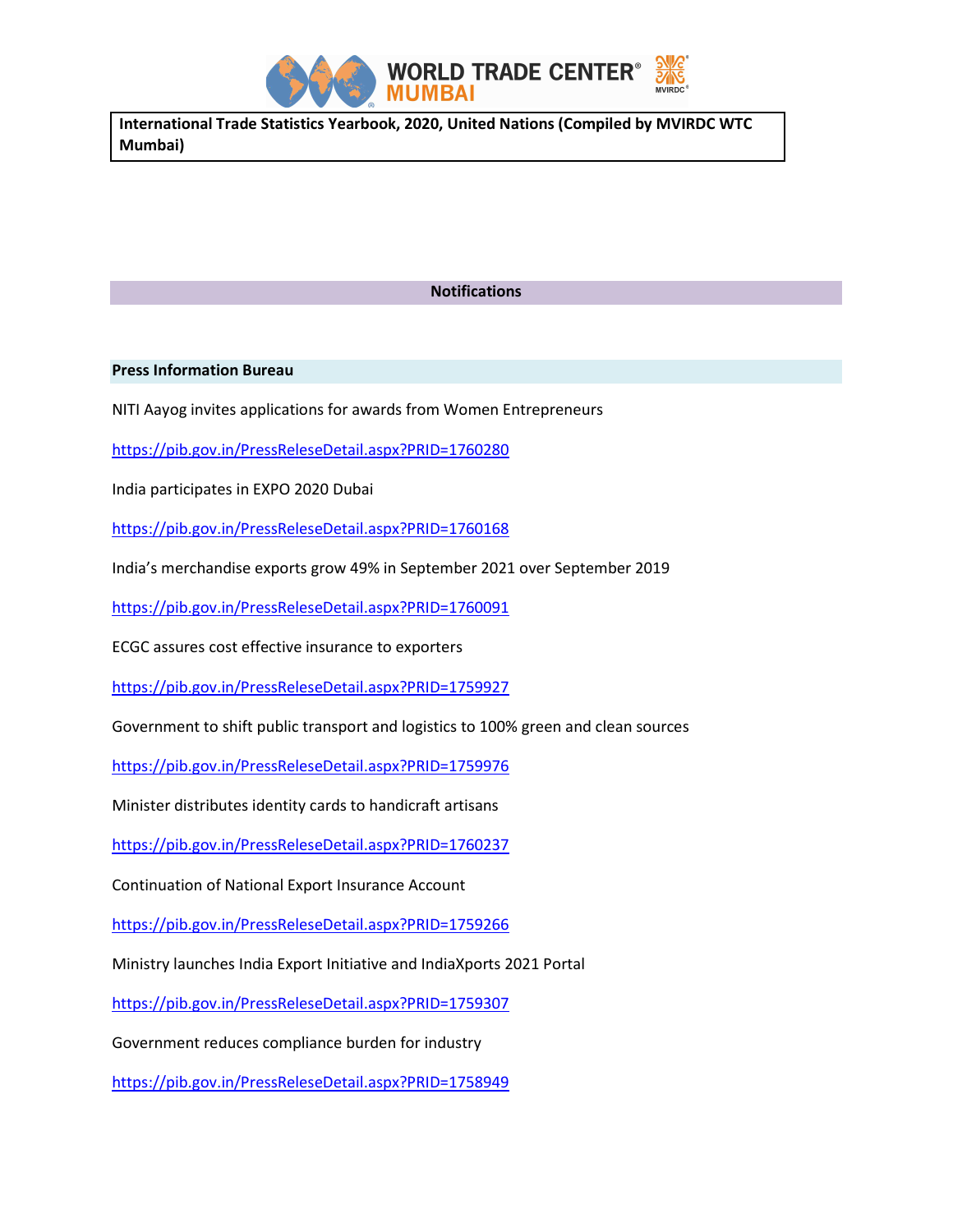

Udyam Registration crosses 50 lakh mark

https://pib.gov.in/PressReleseDetail.aspx?PRID=1758950

## DGFT

Extension of Foreign Trade Policy 2015-20 till March 2022

https://content.dgft.gov.in/Website/dgftprod/c6743e56-0ce1-4171-ba3cc8506a8a6409/Notification%20no%2033%20english.pdf

Extension of date for mandatory e-filing of non-preferential CoO

https://content.dgft.gov.in/Website/dgftprod/04e9d04e-7512-49c2-9e35- 9b97b5b7d0b2/Trade%20Notice%2019-Extension%20of%20Deadline%20for%20NP%20CoOs.pdf

Extension of timeline for installation of container scanners at ports

https://content.dgft.gov.in/Website/dgftprod/07230254-e815-4c77-9dc2 cba6bd3bf54d/PN%2026%20English.pdf

### **CBIC**

IGST on imports related to goods from Antarctica and Border haats

https://www.cbic.gov.in/resources//htdocs-cbec/customs/cs-act/notifications/notfns-2021/cstarr2021/cs47-2021.pdf

Exemption of COVID-19 vaccines from basic Custom duty till 31st December, 2021

https://www.cbic.gov.in/resources//htdocs-cbec/customs/cs-act/notifications/notfns-2021/cstarr2021/cs45-2021.pdf

IGST on imports related to Spinal Muscular Atrophy disease

https://www.cbic.gov.in/resources//htdocs-cbec/customs/cs-act/notifications/notfns-2021/cstarr2021/cs46-2021.pdf

Extension of ADD on import of Jute products